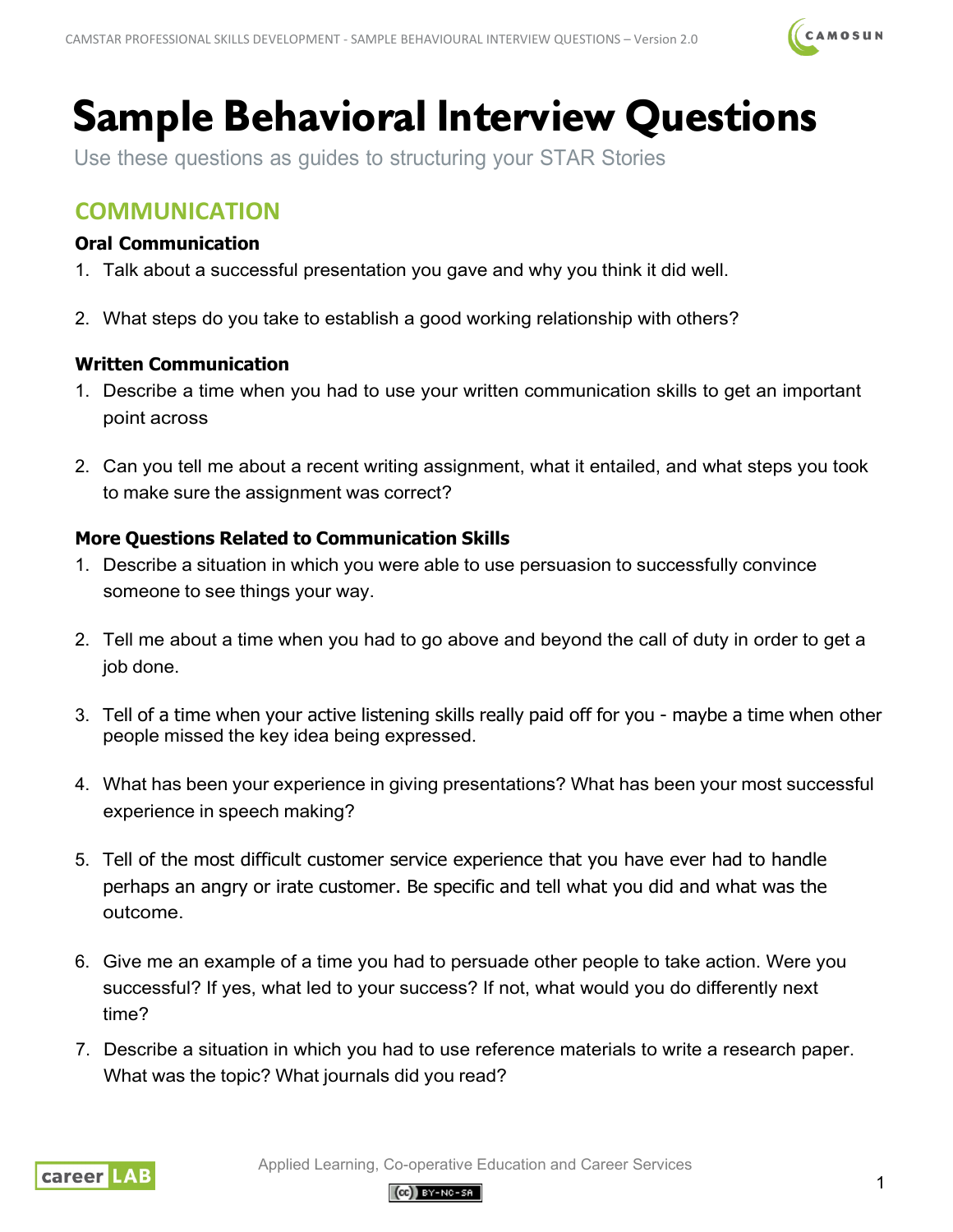

- 8. Give me a specific example of a time when a co-worker or classmate criticized your work in front of others. How did you respond? How has that event shaped the way you communicate with others?
- 9. Give me a specific example of a time when you sold your supervisor or professor on an idea or concept. How did you proceed? What was the result?

# **PERSONAL SKILLS**

#### **Initiative**

- 1. Tell me about a time when you moved things forward on a project.
- 2. Tell me about a time you were faced with a customer's question and you did not know the answer. What steps did you take to ensure customer satisfaction?

#### **Responsibility**

- 1. Tell me about a time when you took advice and acted on it. What action did you take? How did you feel about the result?
- 2. Tell me about a time you showed accountability to the team and followed through on your commitments. Who else was involved? What was your role?

#### **More Questions Related to Personal Skills**

- 1. By providing examples, convince me that you can adapt to a wide variety of people, situations and environments.
- 2. Describe a time when you were faced with problems or stresses that tested your coping skills.
- 3. Give me an example of an important goal, which you had set in the past and tell me about your success in reaching it.
- 4. Sometimes it's easy to get in "over your head." Describe a situation where you had to request help or assistance on a project or assignment.
- 5. Describe a situation in which you found that your results were not up to your professor's or supervisor's expectations. What happened? What action did you take?
- 6. Tell me about a situation in which you have had to adjust quickly to changes over which



Applied Learning, Co-operative Education and Career Services

#### $(Cc)$  BY-NO-SA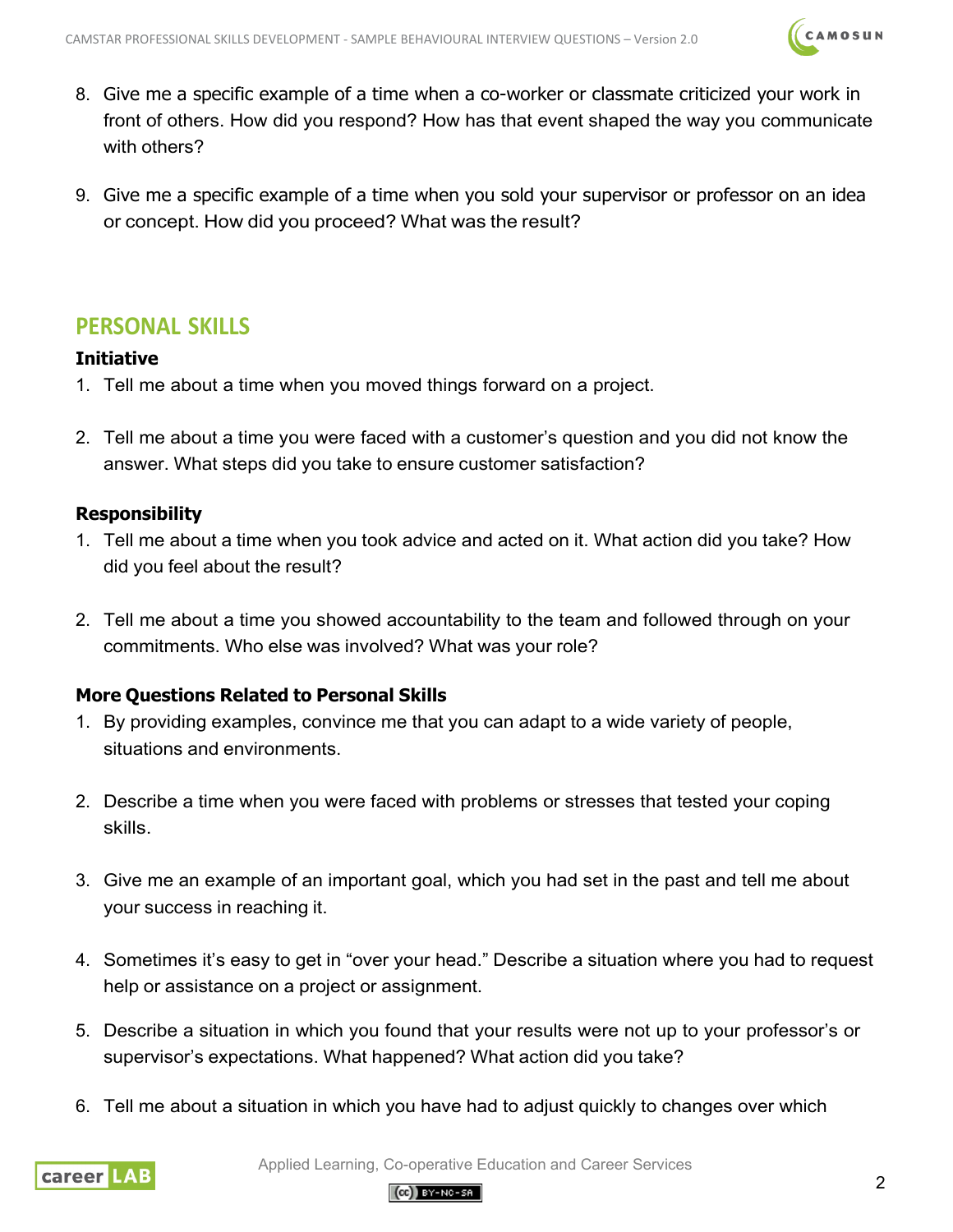

you had no control. What was the impact of the change on you?

- 7. Describe some times when you were not very satisfied or pleased with your performance. What did you do about it?
- 8. What are your standards of success in school? What have you done to meet those standards?
- 9. Have you found any ways to make school or a job easier or more rewarding or to make yourself more effective? How do you determine priorities in scheduling your time? Please provide examples.
- 10. Tell me about a difficult situation when it was desirable for you to keep a positive attitude. What did you do?
- 11. Tell me about a time when you failed to meet a deadline. What things did you fail to do? What were the repercussions? What did you learn?

## **INTERPERSONAL SKILLS**

#### **Conflict Management**

- 1. Tell me about a time you had to respond to an unhappy customer or client.
- 2. How do you deal with differences of opinion when working on a team?

#### **Leadership**

- 1. Describe one experience when you had to lead a team.
- 2. In what situations do you prefer to use your leadership skills? Can you give me some examples?

#### **Teamwork**

- 1. Tell me about a rewarding team project that you worked on.
- 2. Tell me about a time when you have worked on a team, and your role was crucial, what was that role? In what way was this team effort different or similar to working on your own?

#### **More Questions Related to Interpersonal Skills**

- 1. Describe a situation in which you had to arrive at a compromise or guide others to a compromise.
- 2. In a supervisory or group leader role, have you ever had to discipline or counsel an



Applied Learning, Co-operative Education and Career Services

#### $(O<sub>0</sub>)$  BY-NC-SA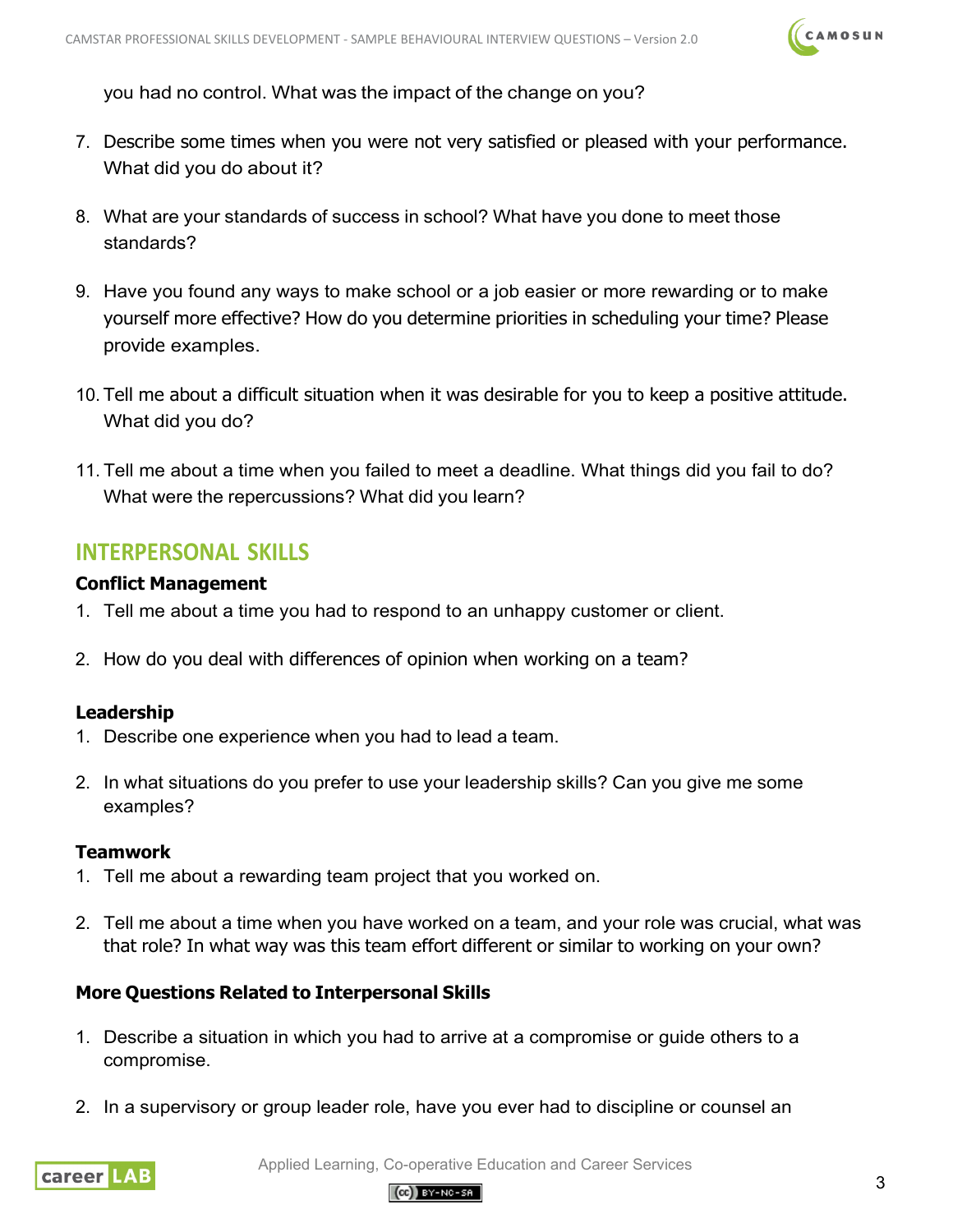

employee or group member? What was the nature of the discipline? What steps did you take? How did that make you feel? How did you prepare yourself?

- 3. How have you differed from your professors in evaluating your performance? How did you handle the situation?
- 4. Describe some projects or ideas (not necessarily your own) that were implemented, or carried out successfully primarily because of your efforts.
- 5. Give an example of when you had to work with someone who was difficult to get along with.
- 6. Why was this person difficult? How did you handle that person?
- 7. Give me a specific example of something you did that helped build enthusiasm in others.
- 8. Describe a time when you put your needs aside to help a co-worker or classmate understand a task. How did you assist him or her? What was the result?

## **THINKING SKILLS**

#### **Critical Thinking**

- 1. Describe a work-based situation when you were presented with an idea you hadn't considered before. What did you do?
- 2. Describe a time when you had to make a decision but you didn't have all the information to hand. What did you do?

#### **Decision Making**

- 1. Talk about a time when you had to make a difficult decision at work in the last year. How did you decide what to do?
- 2. Tell me about a time when you sought someone's help to make a decision at work.

#### **Problem Solving**

- 1. Give an example of a time you identified and fixed a problem before it became urgent.
- 2. Tell me about that you were required to finish multiple tasks by the end of the day. How did you prioritize them?

#### **More Questions Related to Thinking Skills**

1. Give me a specific example of a time when you used good judgment and logic in solving a problem.



Applied Learning, Co-operative Education and Career Services

#### $(Cc)$  BY-NO-SA